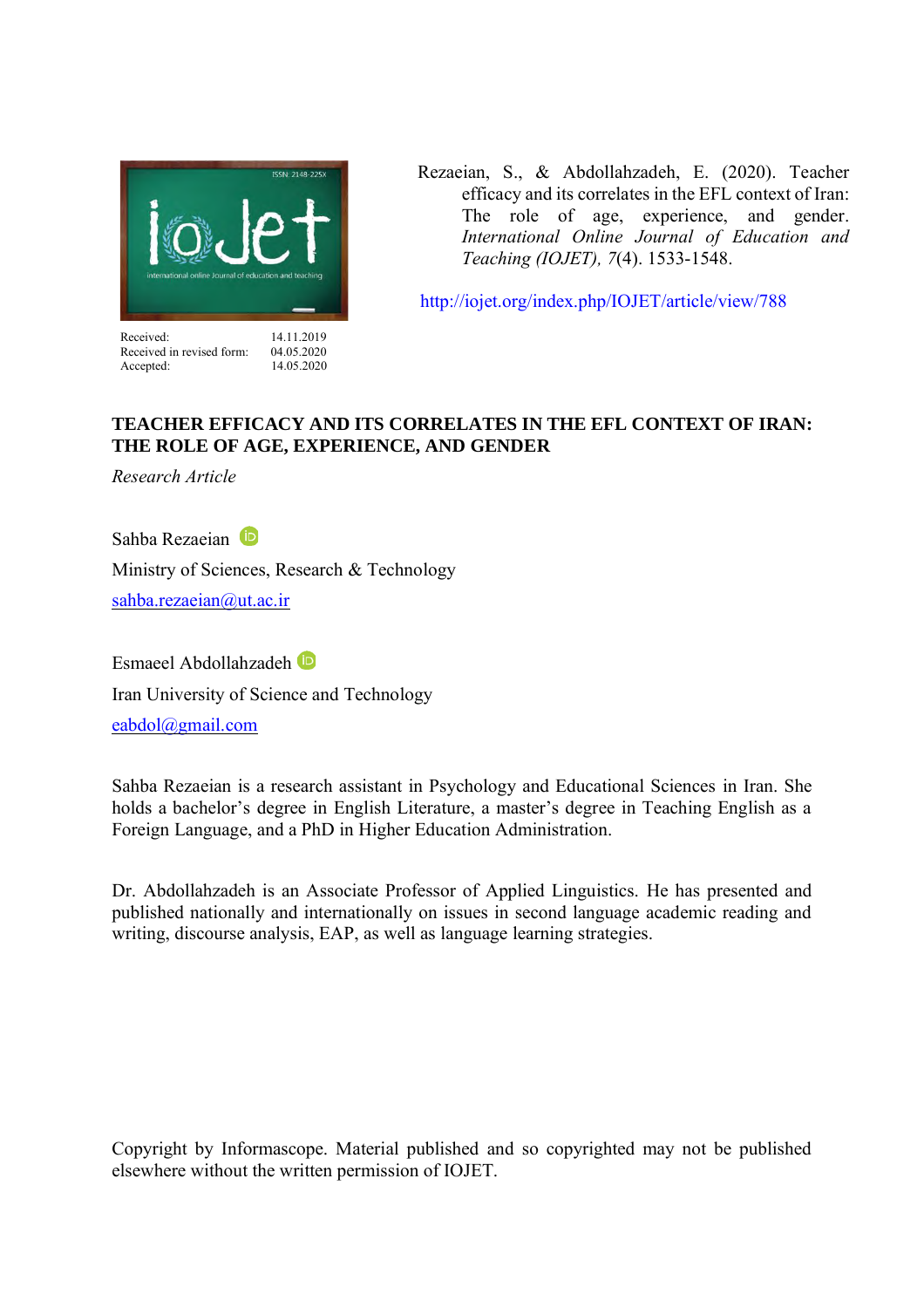# **TEACHER EFFICACY AND ITS CORRELATES IN THE EFL CONTEXT OF IRAN: THE ROLE OF AGE, EXPERIENCE, AND GENDER**

Sahba Rezaian

[sahba.rezaeian@ut.ac.ir](mailto:sahba.rezaeian@ut.ac.ir)

Esmaeel Abdollahzadeh

[eabdol@gmail.com](mailto:eabdol@gmail.com)

### **Abstract**

Teacher efficacy is a context and culture-specific construct. The current study explored the two types of teacher efficacy (individual and collective teacher efficacy) among Iranian English language instructors. Moreover, this study was an attempt to discover whether age, gender, and experience can significantly influence perceptions of collective and self-teacher self-efficacy. Data were collected from 130 English language instructors through Tschannen-Moran and Woolfolk Hoy's (2001) Teacher Sense of Efficacy Scale (TSES) and Goddard's (2002) Collective Teacher Efficacy Scale questionnaires. Multivariate Analysis of Variance (MANOVA) showed no significant difference between the English instructors' collective teacher efficacy and teacher self-efficacy and their respective subscales. Furthermore, the results indicated no meaningful differences in perception among teachers with different age, experience, and gender levels across all the subscales of collective teacher efficacy or teacher self-efficacy. We conclude that efficacy beliefs seem to be resistant to change once established and may not change significantly with age, experience and gender.

*Keywords:* Teacher-efficacy, Self-efficacy, EFL, Collective teacher efficacy

# **1. Introduction**

Self-related perceptions have been of interest for personality and social psychology researchers (Bong & Skaalvik, 2003). In general, terms such as 'self-concept', 'self-esteem', 'self-worth', and 'self-efficacy' fall under the umbrella term of "self-referent thought", or alternatively "self-perception" (Shavelon, Hubner & Stanton (1976 cited in Bong & Skaalvik, 2003); that is, different ways of thinking about and perceiving the self.

Self-efficacy is defined as an individual's judgement and estimation about one's ability to reach a specific goal. Bandura (1997) described self-efficacy as "the belief in one's capabilities to organize and execute courses of action required to produce given attainments" (p. 3). In sum, self-efficacy is usually considered as a belief about one's level of competence in a particular future situation (Tschannen-Moran, Woolfolk Hoy & Hoy, 1998), and it is looked at as a motivational construct which, according to Tschannen-Moran, et al. (1998) is the result of one's perceptions, not necessarily one's competence.

Teachers' self-efficacy (TSE), or their "belief or conviction that they can influence students' learning, even those students who may be difficult or unmotivated" (Guskey & Passaro, 1994, p. 4), has been consistently researched for over 40 years now (Klassen, Tze, Betts& , Gordon,

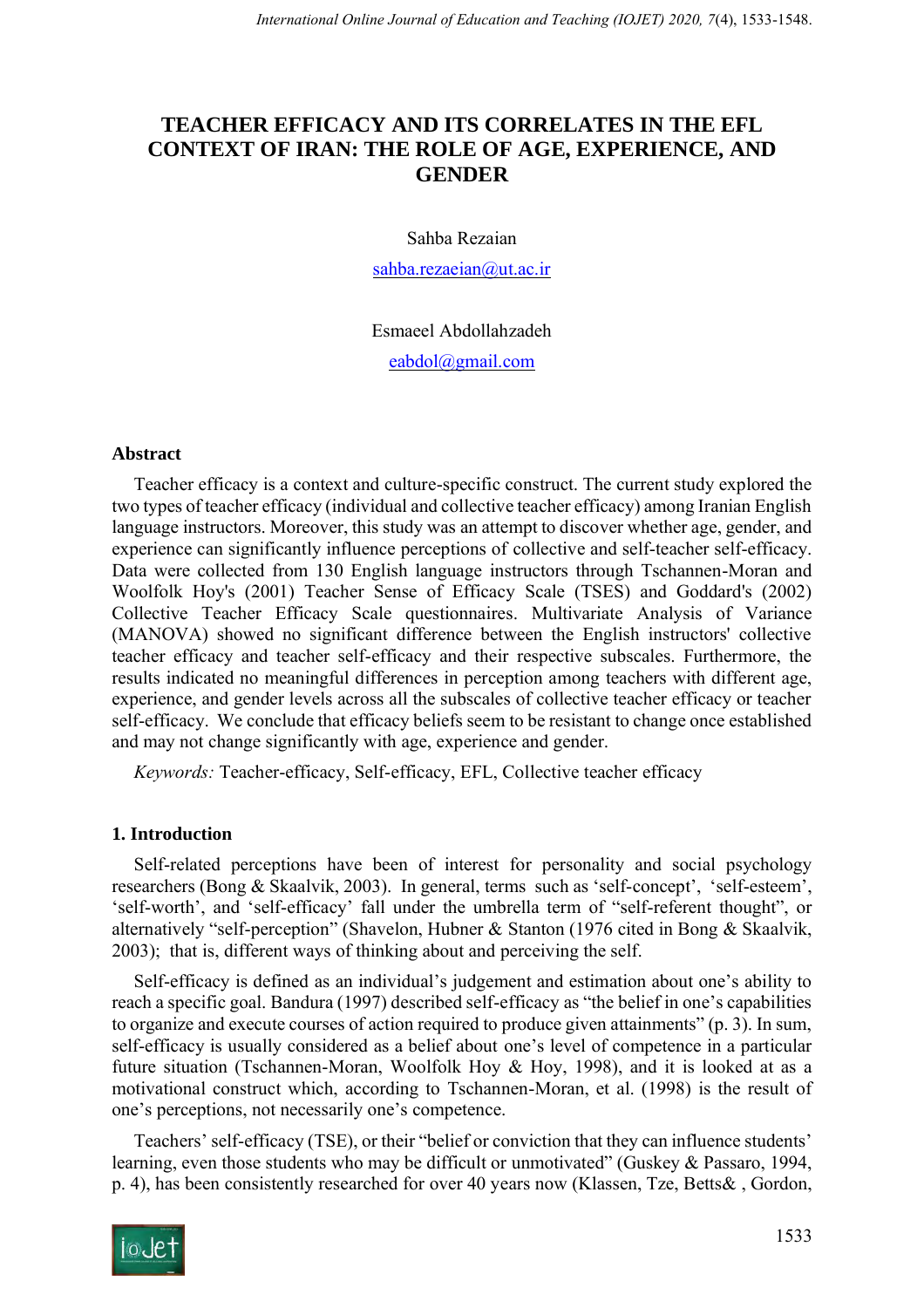2010). Teacher self-efficacy influences "the efforts teachers put into teaching, the goals they set, and their level of aspiration" (Tschannen-Moran, Woolfolk & Hoy, 1998: 19). Efficacious teachers demonstrate more planning and organization (Allinder, 1994). As Tschannen-Moran et al. (1998) argue "greater efficacy leads to greater effort and persistence, which leads to better performance, which in turn leads to greater efficacy" (p. 234).

Teacher efficacy is context-specific, i.e. a highly efficacious public high-school English teacher might feel very inefficacious teaching English in private language institutes. Although more experienced teachers rely on their memories and interpretations of their past experiences, the novice teachers frequently analyze the teaching task (Tschannen-Moran & Hoy, 2007). Therefore, if one wants to make judgment of teachers' efficacy, teaching task and its context should be accounted for.

Competent and effective teachers can enhance students' feelings towards their own selves and improve their outcomes (Goddard & Goddard, 2001; Gibson & Dembo, 1984; Chacon, 2005). Such teacher efficacy studies not only have the potential to improve and enrich language teaching in different instructional environments, but also can provide more interesting and effective avenues for teacher development programs in educating efficacious teachers.

Barcelos, Ghaith, and Shaaban (1999) explored the relationship between teacher characteristics (e.g., gender, experience, and grade level taught), and teacher efficacy. Experience and personal efficacy were found to be negatively related to teaching concerns perceptions while factors such as gender, grade level taught, and general efficacy were not correlated to the categories of teaching concerns. Their study revealed that personal and general teaching efficacy were not related internally while the categories of teaching concerns were related internally and this suggested that personal and general efficacy represent two different indices that should to be measured separately(Ashton & Webb,1986, Ghaith & Yaghi, 1997, Gibson & Dembo,1984; Hoy & Woolfolk, 1990. They found that novice teachers and those with low efficacy were more concerned about both the teaching task and their impact in comparison with their more experienced and efficacious counterparts. Both gender and teaching level (e.g., teaching at elementary or intermediate level) were not related to the perception of teaching efficacy. Contrarily, Pigge and Marso (1994) reported that female teachers in elementary schools of America had higher teaching concerns compared to the male secondary school teacher counterparts.

The research reported above contributes to general perceptions of L2 teachers and students of certain aspects of teaching and learning. Some of these variables such as gender (Pigge  $\&$ Marso, 1994), previous school experiences (Ryan, 2007), and overall experience were the chief ones (Silvia, 2003). However, many questions still remain such as how EFL teachers' perceptions of efficacious behavior varies and which similar or different beliefs exists between male and female teachers. The observed male-dominancy of instructors in Iranian academic context particularly at post-graduate level, occupational distribution, and workplace earnings prompted the researchers to probe this issue in the EFL context of Iran. The current literature shows that teacher efficacy improvements can lead to more job satisfaction, feelings of competence, and thus decrease burnout (Dixon et al., 2014; Sariçam & Sakiz, 2014). Furthermore, Eells's (2011) meta-analysis of studies on educational achievement and collective efficacy showed that the beliefs teachers hold about school performance in general are "strongly and positively associated with student achievement across subject areas and in multiple locations" (p. 110).

Moreover, teachers' perceptions of their own self-capability are vital to student learning (e.g., Armor et al., 1976; Gibson & Dembo, 1984; Ross, 1992, cited in Tschannen-Moran et al., 1998), teaching enthusiasm and clarity (Tschannen-Moran et al, 1998), innovation

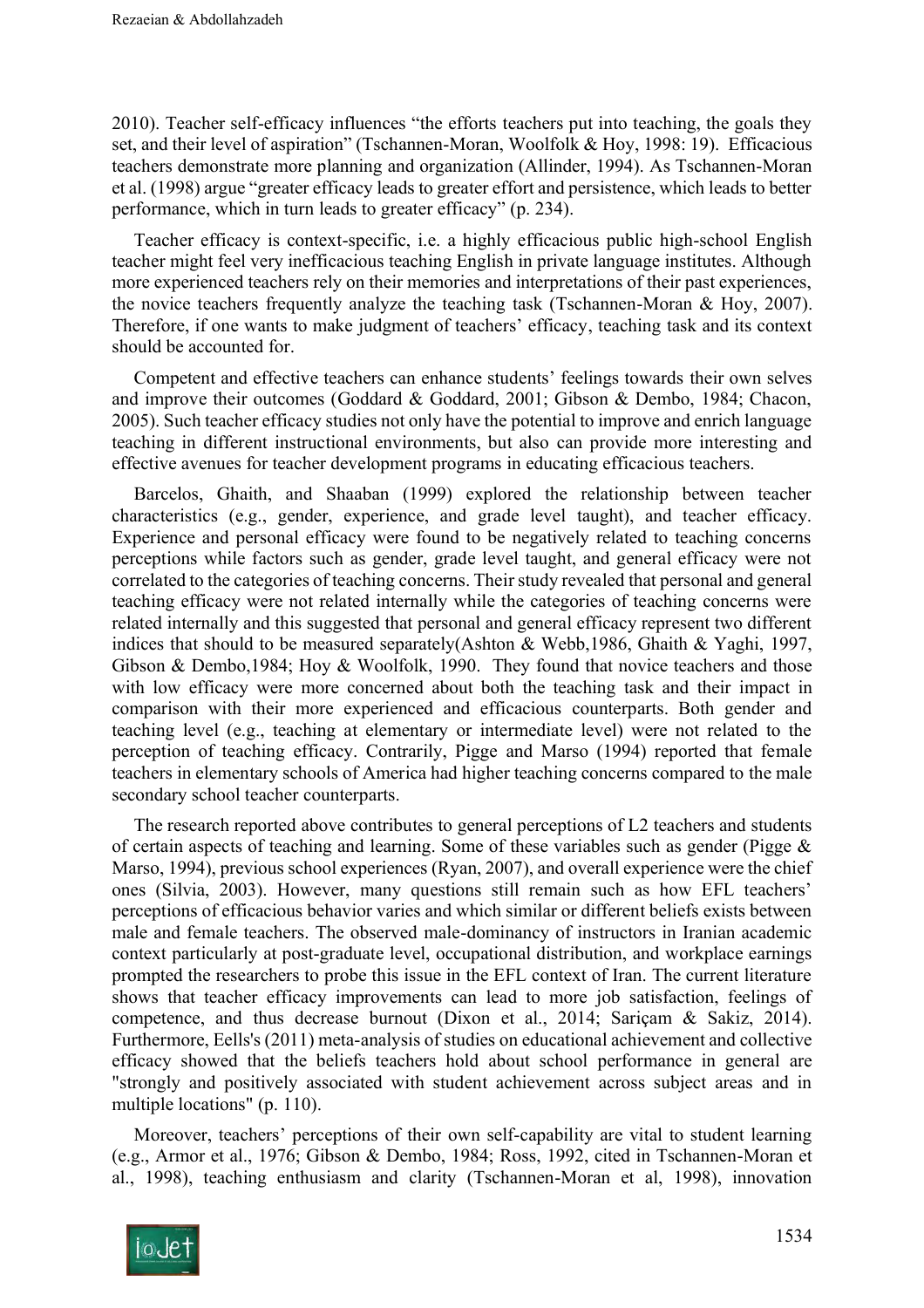willingness (Berman, et al., 1977; Guskey, 1984; Smylie, 1988), stress level of teachers (Parkay, et al. 1988; Greenwood, et al., 1990), and teacher willingness to stay or leave the profession (Glickman & Tamashiro, 1982).

More recently, researchers have shown that as well as individual teacher efficacy, collective teacher efficacy is positively related to differences of student performance at schools (Bandura, 1993; Goddard, Hoy, & Woolfolk, 2000). Goddard and Goddard (2001) refer to some factors as correlates of collective teacher efficacy. Some based on the related literature are as follows: consultation openness to educational issues (DeForest & Hughes, 1992) positive attitudes to reform of education (DeMesquita & Drake, 1994; Guskey, 1988; Smylie, 1988), teacher satisfaction (Lee, Dedrick, & Smith, 1991), and increase in the extent of parental involvement in schooling (Hoover-Dempsey, Bassler, & Brissie, 1992, 1987).

The available literature attaches considerable importance to teacher efficacy and its correlates (Henson, 2001; Tschannen-Moran et al., 1998). Despite the plethora of research on different aspects of English instructors' self-efficacy, the literature is still scant with regard to the role of sociodemographic factors (age, race, ethnicity, and experience) in enhancing or decreasing teachers' sense of efficacy. This study investigates the impact of gender, teachers' level of experience, and age level on EFL university instructors' general teaching efficacy. There is scarcity of studies in the EFL context of Iran on the impact of personal and contextual variables on teachers' efficacy perception, classroom management, and teacher professional development. Efficacy studies not only have the potential to improve and enrich language teaching in Iran, but can also provide input for interesting and effective ways of teacher development programs with an emphasis on educating efficacious teachers. This study examined the following questions:

1. Is there any meaningful differences between male and female EFL instructors in their self and collective teacher efficacy perceptions and their respective subscales?

2. Is there any meaningful differences between high and low-experience EFL instructors in their perception of teacher self and collective efficacy and their subscales?

3. Is there any meaningful differences between higher and lower age EFL instructors in their perceptions of teacher self and collective efficacy and their subscales?

# **2. Background**

# **2.1. Teacher Self-efficacy and Its Subscales**

Teacher efficacy construct is mainly derived from Bandura's self-efficacy theory (1997). Within educational arenas, it mainly refers to teachers' belief in their ability to positively influence students' intended learning outcomes (Tschannen-Moran et al, 1998). Tschannen-Moran and Woolfolk Hoy (2001), following Armor et al. (1976 cited in Tschannen-Moran et al., 1998) and Bandura (1997), define teacher efficacy as teachers' judgement of their capabilities to produce intended learning outcomes stemming from student engagement and learning among unmotivated or difficult students. Abdollahzadeh and Rezaeian (2011) investigated the relationship between collective teacher efficacy, teacher self-efficacy and its components in the EFL context of Iran and found that none of the collective efficacy subscales was a stronger predictor of university teachers' self-efficacy.

# **2.2. Collective Teacher Efficacy and Its Domains**

Self-efficacy perceptions and beliefs of teachers about the collective capability of a school or faculty has been a key concern for many researchers. Obviously, teaching occurs in a context. Teachers should work together conjointly to change students' lives. Thus, it is important to consider the social context of the school in teacher efficacy studies. As Goddard

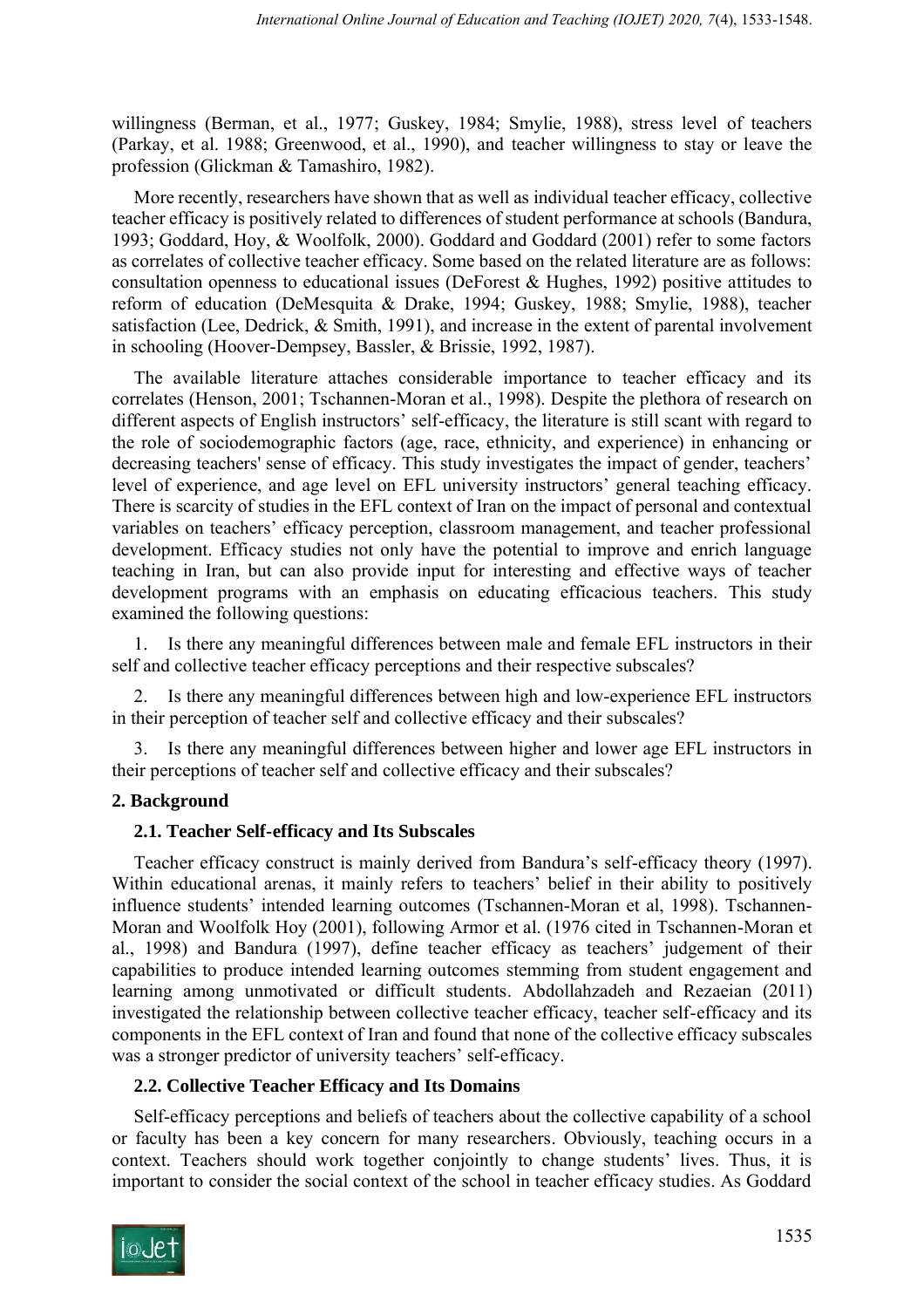at al. (2004) observed, collective teacher efficacy is "an emergent group-level attribute – the product of the interactive dynamics of the group members" (p.483). Put it another way, collective efficacy is not only the sum of individual characteristics and attributes, but "the groups' shared belief in its conjoint capabilities to organize and execute courses of action required to produce given levels of attainments" (Bandura, 1997, p. 477).

Collective efficacy differs from individual teacher efficacy because it is not the sum of individual competency. Hence, what matters for collective teacher efficacy is to what extent teachers perceive the whole faculty as successful. The collective efficacy framework employed in this research is Tschannen-Moran, Woolfolk Hoy, and Hoy (1998) model of teacher efficacy. Attainment expectations in this model depend on two collective teacher efficacy domains known as teaching task analysis and group competence assessment. Of note is the point that separation of these two domains is difficult because are they occur simultaneously (Goddard, 2002).

Many correlates of teacher efficacy pertain when various efficacy measurements and scales are taken into account. Not only is teacher efficacy related to teacher behavior, but it relates to students' efficacy perception (Anderson et al., 1988) and achievement as well (Midgley, Feldlaufer, & Eccles, 1989).

Compared to teacher self-efficacy, collective teacher efficacy is a less explored domain. As Bandura (1997) states "although perceived collective efficacy is widely recognized to be highly important to a full understanding of organizational functioning, it has been the subject of little research in schools" (p. 468, cited in Goddard & Goddard, 2001). One of the earliest efficacy studies by Bandura (1993, cited in Goddard & Goddard*,* 2001) showed that collective efficacy and school-level achievement are significantly and positively related.

### **2.3. Sources of Efficacy**

Bandura (1997) mentioned four information sources of self-efficacy: mastery experiences, arousal of physiology or emotion, vicarious experience, and social persuasion. The review of the studies on the sources of efficacy beliefs indicates that the most powerful source among these four is mastery experiences. According to Tschannen-Moran and Woolfolk Hoy (2007), mastery or enactive experiences are the sense of satisfaction obtained through one's past teaching successes. Mastery experiences are important for strengthening not only self-efficacy but also collective efficacy (Goddard & Goddard, 2001).

The other way of altering efficacy beliefs, i.e. physiological and emotional arousal, is "to enhance physical status, reduce stress and negative emotional proclivities, and correct misinterpretations of bodily states" (Bandura, 1997, p.4). That is, the circumstances, the history of person and the overall arousal level are determining factors in the interpretation of increased perspiration, trembling hands or increased heart rate (Bandura, 1997 cited in Tschannen – Moran et al., 1998).

Since teaching is performance-based, the belief in one's ability to teach a particular subject and/or to teach well in general, may be affected by years of teaching experience. Teachers' mastery experiences along with variables such as student achievement, and student engagement have been reported to be associated with teacher self-efficacy (Malmberg et al., 2014). In the same vein, in this research we investigate the difference between perceived teacher efficacy of the high-experienced and low-experienced EFL instructors. Moreover, the age of the participants is also investigated to probe the effect of vicarious experience on the perceived teacher efficacy.

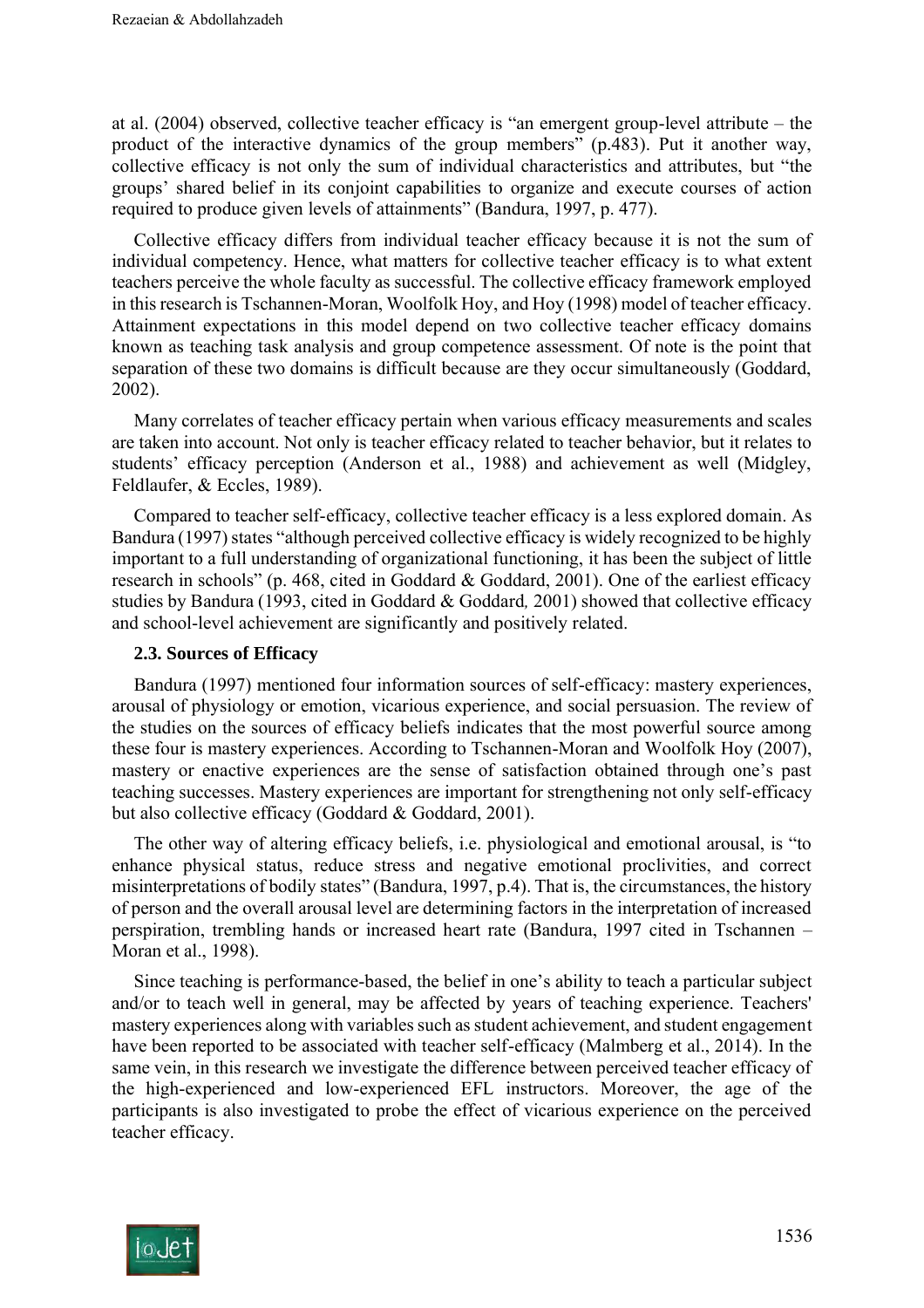# **2.4. Socio-demographic Factors and Teacher-Efficacy: Role of Gender, Experience, and Age**

Gender studies in this regard involve the distinction the teachers' sex may make in their instructional method(s), interaction types with their learners, and even evaluations of their own teaching performance (Pigge & Marso, 1994; Verhoeven, 1997).

Betz and Hackett (1981) found that girls do as well academically as boys but have lower perceived self-efficacy. While progress has been made in recent decades, it is clear that gender differences in academic fields of study, occupational distribution and workplace earnings persist (Blau & Kahn, 2000). Previous research has shown conflicting results about women professors' teaching behaviors and ratings The studies of teaching behaviors and ratings of women professors revealed conflicting results. Regarding classroom interaction approaches of teachers, Canada and Pringle (1995) postulated that male and female teachers negotiated differently in mixed and single-sex classrooms. They observed that "female-led, mixed-sex classes were more professor-driven and were less student-driven than were male-led, mixedclasses" (p.177), and in all-female classes, the female professors behave more male-like and the male professors behave more female-like" (p.178). On the other hand, the results of other studies on the probable effects of gender on self-efficacy have shown no significant difference between teachers (either male or female) in their evaluation of their sense of self-efficacy (Schunk & Pajares, 2010).They attributed lack of significant difference to culture-specific personality dispositions. Oettingen (1995 cited in Bandura, 1997) analyzed the dimensions of cultural diversity and their impact on the information sources of self-efficacy in different contexts. The results pointed to the societal institutions' power, which in some cultural ways, modify different sources of self-efficacy information in different aspects such as prevalence, form, and evaluation.

For Vieluf, Kunter and Vijver (2013, p.96), national cultures could influence teacher selfefficacy in the following ways:

1. The basic structure of the construct may be culturally contingent, which would imply that behaviors and beliefs associated with teacher self-efficacy would vary across cultures and that there is no basis for comparing the construct across nations.

2. The strength of associations with educational processes and outcomes may vary, which would suggest that the psychological and practical relevance of the construct varies across countries.

3. Cross-national differences in average teacher self-efficacy could reflect genuine cross-national differences as well as differences in self-presentational norms.

According to Tschannen-Moran and Hoy (2007), the strongest source of efficacy perceptions of novice teachers is verbal persuasion, while mastery experience is the obvious efficacy source of experienced teachers.

Reviewing the related literature on the effect of age on efficacy perceptions show negative to positive effects of age on efficacy. Ghanizadeh and Moafian (2009) found age is positively related to higher self-efficacy, while studies by Edward and Robinson (2012, cited in Lesha, 2017), and Smit & Bosscher (1998), revealed that younger teachers had greater self-efficacy beliefs. On the other hand, Bandura (1995) stated that age is not related to self-efficacy although efficacy beliefs vary during everyone's life spans. Moreover, Jenks (2004, cited in Lesha, 2017), Hicks (2012, cited in Lesha, 2017) and Tschannen-Moran and Woolfolk Hoy (2007), found no significant relationships between age and self-efficacy.

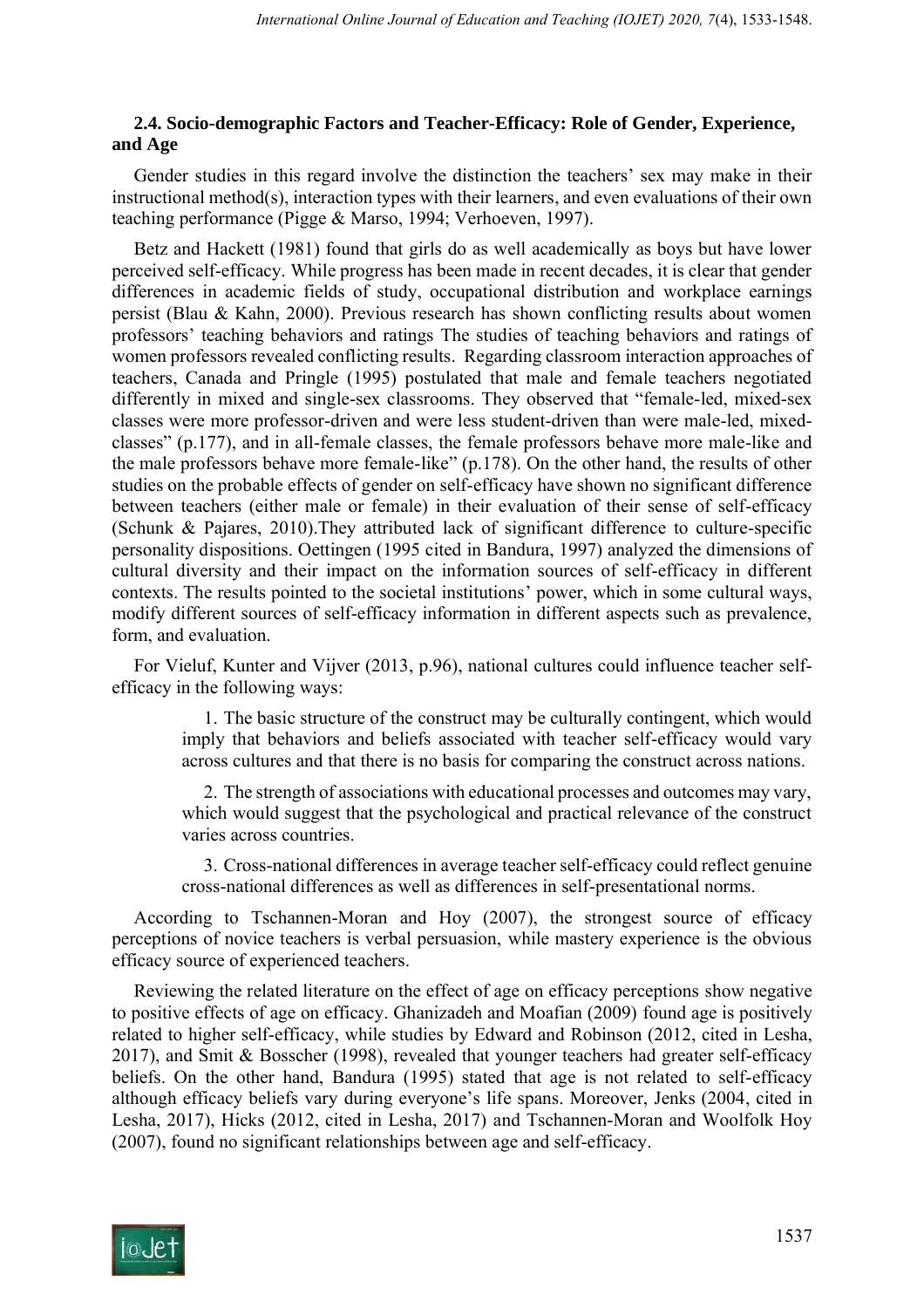This study is bound within the national culture of Iran. Therefore, the researchers in this study probed the potential difference between Iranian male and female English university instructors to see if growth in professional knowledge and commitment to teaching and increased competence can affect the efficacy beliefs of male and female instructors differently.

### **2.5. Teacher Efficacy in TESOL**

In the field of TESOL (Teaching English to Speakers of other Languages), research on teacher efficacy usually emerges from cultures of English language teaching places. Chacon's (2005) study showed that teachers' perception of efficacy had a significant correlation with teachers' English proficiency reported by themselves, and that efficacy of teachers for instructional strategies was higher compared to management and engagement efficacy levels among EFL teachers in Venezuelan middle schools. "Diversity of professional activities teachers engage in, average number of students per class, working position, type of institution, and gender were the socio-demographic factors that predicted variations in EFL teachers' efficacy in Turkey" (Yavuz, 2007 p.1). Eslami and Fatahi (2008, p.2) found "the more efficacious the teachers felt, the more inclined they were to use communicative-based strategies" in Iran. Lee's (2009) research showed that oral English language use and attitude of Korean English teachers were influencing teachers' sense of efficacy highlighting context-specificity of teacher efficacy (p.69).

#### **3. Method**

### **3.1. Participants**

130 male and female university instructors of English from all over Iran voluntarily participated in the study. Their teaching experience at Iranian universities ranged from 1 to 35 years. They were selected from a mix of state and private universities. The whole sample was split into low experience (with less than 3 years of teaching experience) and high experience instructors (with more than 3 years experience). Their age varied from23 to 60 with a mean age of 36 (see Table 1).

| Age                   |    | Experience |    | Gender |      |  |
|-----------------------|----|------------|----|--------|------|--|
| Higher Lower High Low |    |            |    | Female | Male |  |
| N 64                  | 66 | 6 I        | 69 |        | 89   |  |

Table1**.** *Participant distribution in terms of age, gender, and experience*

They were contacted either by email or through personal contact, and they all volunteered to participate. They were also assured about their anonymity and their details and responses will be kept confidential and only used for research purposes.

#### **3.2. Instrumentation**

Two instruments, i.e. Teacher Self-Efficacy Scale (TSES), originally developed by Schannen-Moran & Woolfolk Hoy (2001), and the Collective Teacher Efficacy Instrument (CTEI) developed by Goddard (2002) were used. The responses to both questionnaire items were on a 9-point Likert scale ranging from 1 (*never*) to 9 (*great amount*) showing the instructors' extent of agreement with an item. The TSES questionnaire included 12 items on different aspects of teacher efficacy and the CTEI included 10 items on different collective teacher efficacy dimensions. The CTES questionnaire was designed based on a social cognitive model. In their attempt to develop a measure of collective efficacy, Goddard, et al. (2001) chose a group orientation for the items in the collective efficacy scale. Goddard, et al.'s model of

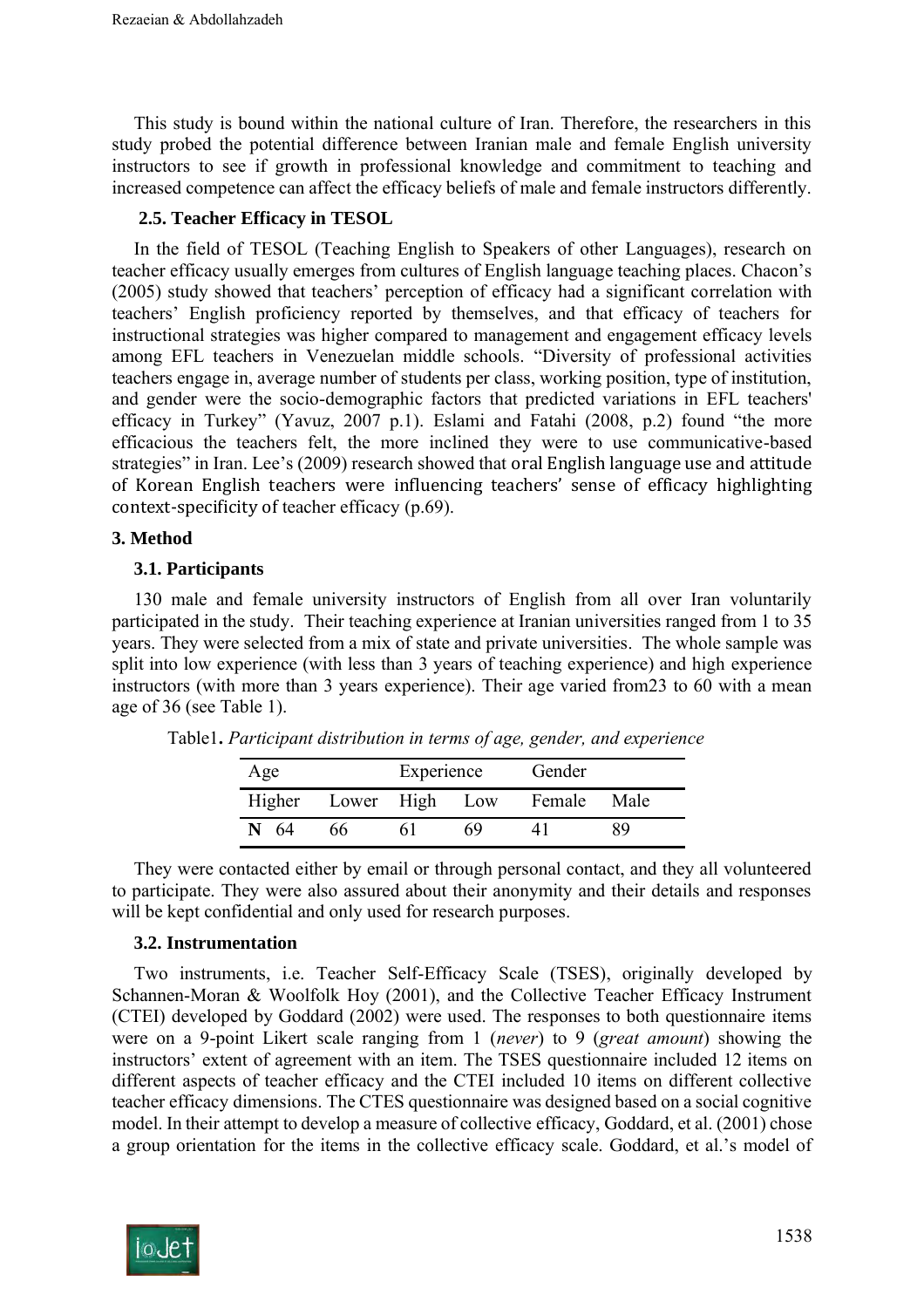CTEI items were developed in such a manner that both group competence (GC) and task analysis (TA) teachers were considered in their efficacy assessments.

# **3.3. Procedure**

This research essentially employed a survey methodology. To assess the teachers' perceptions of their colleagues' efficacy (i.e. collective efficacy), the 12-item scale of CTES was used. As Goddard. (2002, p. 107) found, "the 12-item scale compared to the earlier 21 item scale was more theoretically pure, and these two were found to be highly correlated (*r* = .983, *p*<.001), suggesting that little change resulted from the omission of almost 43% of the items". The items in the questionnaires were on a 9-point scale so that the probability of the answers could be increased (Bandura, 1997). As Bandura (cited in Siwatu, 2005, p.44) contends, "including too few steps loses differentiating information because people who use the same response category would differ if immediate steps were included". Some minor modifications were made to the CTES in order to make it more compatible with the target situation. For example, the item, "The lack of instructional materials and supplies in this school makes learning very difficult", was replaced with "Learning at my university is more difficult because of students' worries about their exams". These changes were minimal; therefore, the conceptual structure of the questionnaire and its validity were kept intact. The final version of the questionnaire was checked by three applied linguistics researchers and their comments as to the intelligibility, format, and item classification were sought.

To measure teacher's perceptions of their self-efficacy, the short version of the Teachers' Sense of Efficacy Scale (TSES) developed by Tschannen-Moran & Woolfolk (2001) was used. This questionnaire was further developed and modified by Chacón (2005) to fit the ELT context of Iran. TSES consisted of 12 items on a 9-point scale.

The two questionnaires tapping teacher self-efficacy and teacher collective efficacy scales were administered to 130 Iranian English instructors all over Iran. Initially, the instructors were contacted through email. The questionnaires were sent to those who expressed willingness to participate in the study. Those who participated were also sent valuable EFL textbooks and articles as a bonus.

The collected questionnaires were codified, and their data were entered into the SPSS Software (Version 19). Cronbach Alpha indicated reliability indices of .83 and 0.94 for the CTE and TSE questionnaires respectively. Then, EFL instructor's perceptions of different subscales of efficacy were analyzed and described. The missing item score was replaced with the item mean score. Multivariate Analysis of Variance (MANOVA) was conducted to discover any significant difference between the English instructors' efficacy perceptions and their related subscales.

#### **4. Results and Discussion**

Table 2 presents descriptive statistics on different aspects of the EFL instructors' efficacy based on the instructors' responses.

| Construct                       | Mean  | SD   |
|---------------------------------|-------|------|
| <b>Student Engagement</b>       | 27.14 | 5.01 |
| Classroom. Management           | 29.40 | 449  |
| <b>Instructional Strategies</b> | 28.56 | 4.87 |
| Sum of Collective Efficacy      | 48.33 | 8.26 |
| Task analysis                   | 24.48 | 5.39 |
| <b>Teaching Competence</b>      | 23 71 | 5.05 |

Table 2. *Descriptive statistics on EFL instructors' self-efficacy*

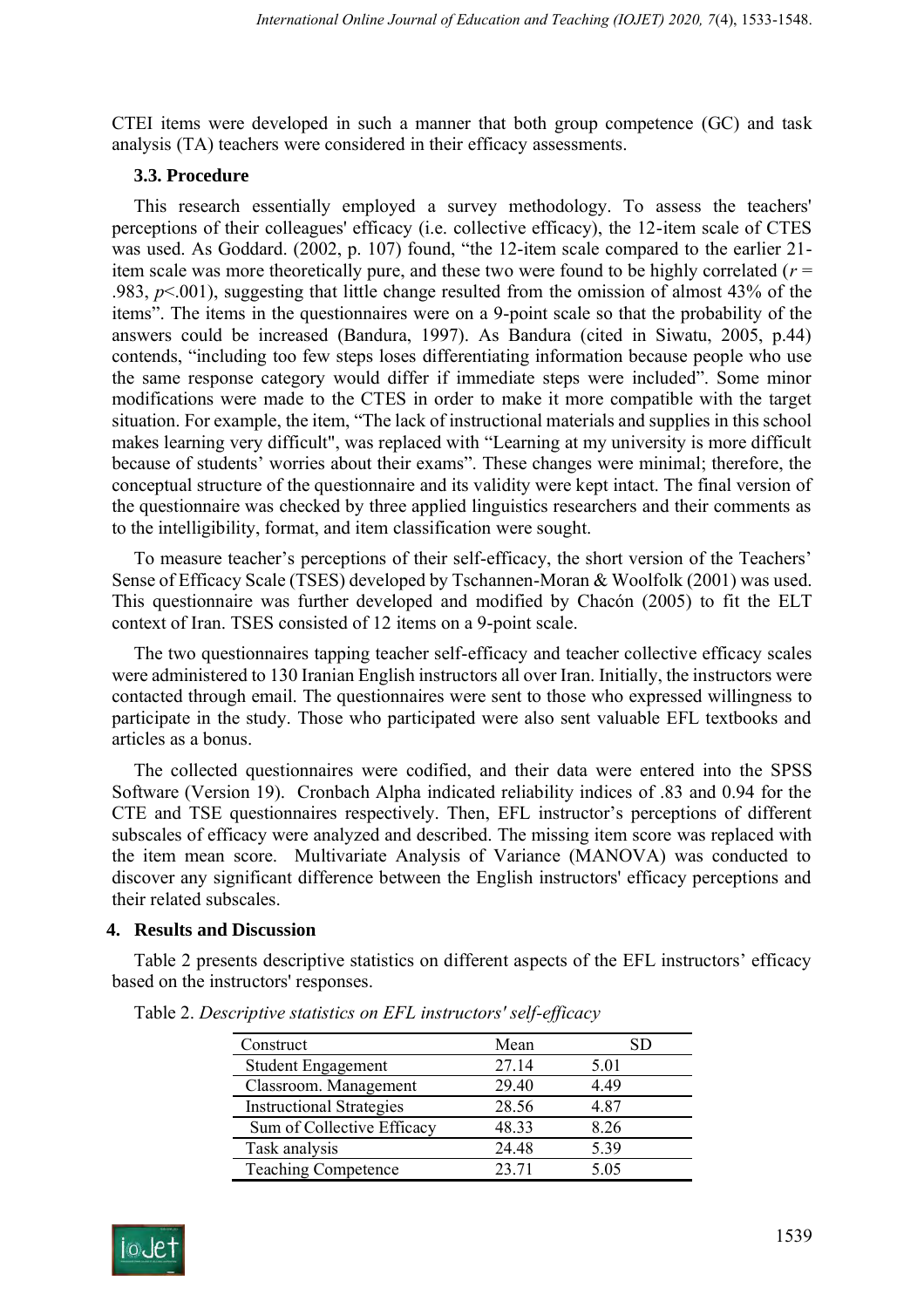A detailed descriptive statistics of higher and lower age instructors' performance on different constructs of the questionnaires is presented in Table 3. As can be seen, the mean scores were very close between the two age groups.

|                                 | Age level | Mean  | <b>SD</b> | N  |
|---------------------------------|-----------|-------|-----------|----|
| Total collective efficacy (TCE) | higher    | 48.28 | 8.60      | 64 |
|                                 | lower     | 48.43 | 7.09      | 66 |
| TCE group competence            | higher    | 23.98 | 5.05      | 64 |
|                                 | lower     | 23.82 | 4.95      | 66 |
| TCE task analysis               | higher    | 24.30 | 5.22      | 64 |
|                                 | lower     | 24.61 | 4.32      | 66 |
| Total self-efficacy (TSE)       | higher    | 84.46 | 13.52     | 64 |
|                                 | lower     | 86.39 | 11.03     | 66 |
| TSE student engagement          | higher    | 26.52 | 5.54      | 64 |
|                                 | lower     | 27.83 | 4.80      | 66 |
| TSE class management            | higher    | 28.94 | 5.05      | 64 |
|                                 | lower     | 29.89 | 3.80      | 66 |
| TSE instruction strategy        | higher    | 28.91 | 4.99      | 64 |
|                                 | lower     | 28.67 | 4.37      | 66 |

Table 3. *Descriptive statistics higher and lower age EFL instructors' efficacy*

Similarly, descriptive statistics of higher and lower experience instructors' performance (see Table 4) show rather close mean performances across both groups.

|                                 | Experience | Mean  | <b>SD</b> | N  |
|---------------------------------|------------|-------|-----------|----|
| Total collective efficacy (TCE) | High       | 48.76 | 8.41      | 61 |
|                                 | Low        | 48.00 | 7.34      | 69 |
| TCE group competence            | High       | 23.71 | 5.11      | 61 |
|                                 | Low        | 24.07 | 4.89      | 69 |
| TCE task analysis               | High       | 25.05 | 4.87      | 61 |
|                                 | Low        | 23.94 | 4.65      | 69 |
| Total self-efficacy (TSE)       | High       | 86.49 | 11.69     | 61 |
|                                 | Low        | 84.51 | 12.84     | 69 |
| TSE student engagement          | High       | 27.28 | 5.26      | 61 |
|                                 | Low        | 27.10 | 5.19      | 69 |
| TSE class management            | High       | 30.20 | 3.81      | 61 |
|                                 | Low        | 28.74 | 4.91      | 69 |
| TSE instruction strategy        | High       | 29.02 | 4.67      | 61 |
|                                 | Low        | 28.58 | 4.69      | 69 |

Table 4. *Descriptive statistics on high / low experience EFL instructors' self-efficacy* 

A description of the male and female instructors' perceptions of teacher efficacy is presented in Table 5 below.

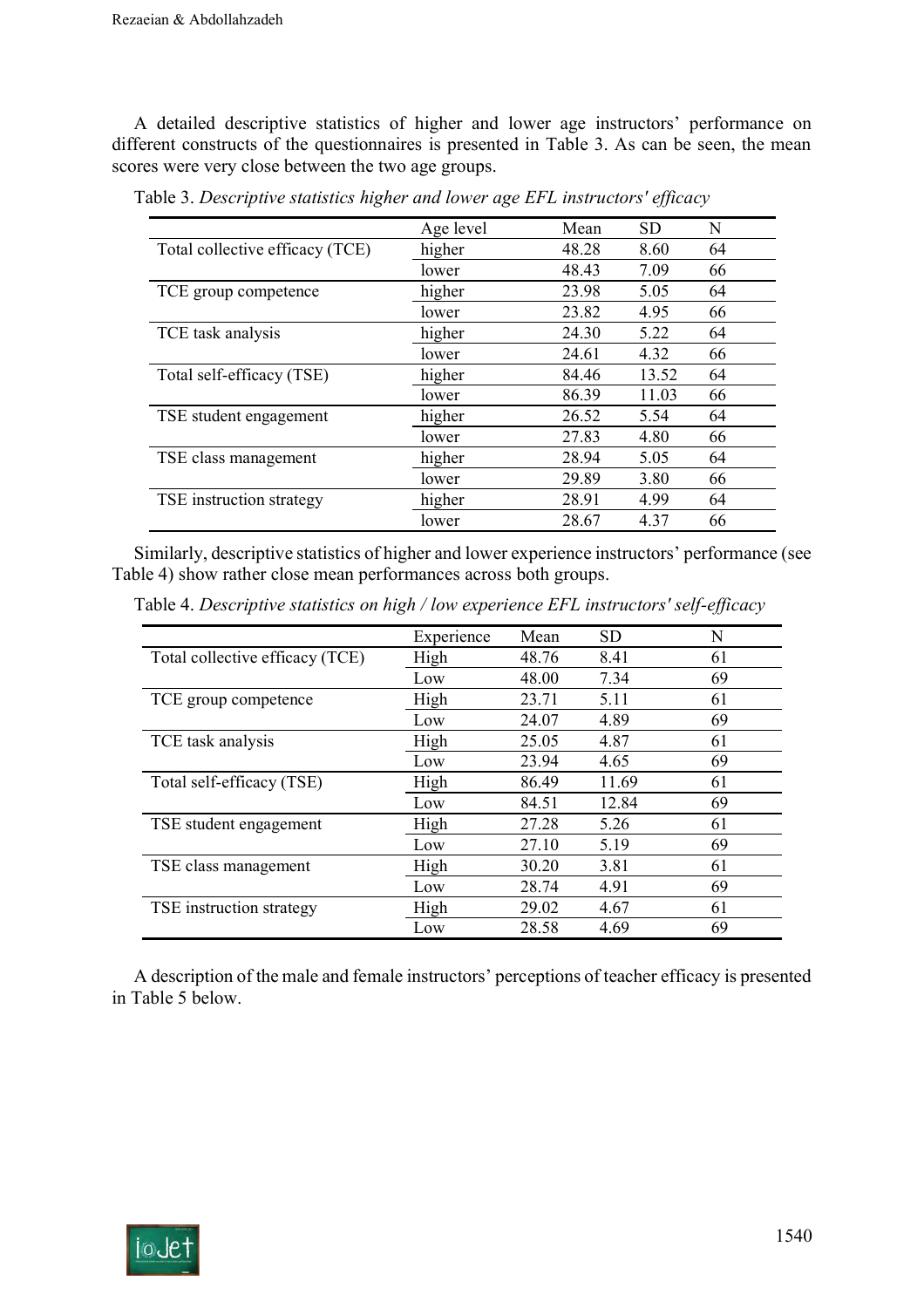|                                 | gender | Mean  | <b>SD</b> | N  |
|---------------------------------|--------|-------|-----------|----|
| Total collective efficacy (TCE) | male   | 48.25 | 8.07      | 89 |
|                                 | female | 48.59 | 7.41      | 41 |
| TCE group competence            | male   | 24.08 | 4.92      | 89 |
|                                 | female | 23.51 | 5.14      | 41 |
| TCE task analysis               | male   | 24.17 | 4.77      | 89 |
|                                 | female | 25.08 | 4.76      | 41 |
| Total self-efficacy (TSE)       | male   | 84.55 | 12.76     | 89 |
|                                 | female | 87.37 | 11.19     | 41 |
| TSE student engagement          | male   | 26.69 | 5.24      | 89 |
|                                 | female | 28.27 | 5         | 41 |
| TSE class management            | male   | 29.37 | 4.68      | 89 |
|                                 | female | 29.54 | 4.044     | 41 |
| TSE instruction strategy        | male   | 28.49 | 4.85      | 89 |
|                                 | female | 29.41 | 4.24      | 41 |

Table 5. *Descriptive Statistics on male and female EFL Instructors' Self-efficacy*

A comparison of the perceptions of instructors with different age, gender, and experience levels can help us discover any potentially significant differences in their perceptions. Accordingly, to answer the research questions of the study, Multivariate Analysis of Variance (MANOVA) was conducted (see Table 6).

| Source                    | Dependent Variable        | $\overline{F}$ | Sig. | Partial Eta<br>Squared |
|---------------------------|---------------------------|----------------|------|------------------------|
| Corrected Model           | total collective efficacy | .934           | .611 | .795                   |
|                           | total self efficacy       | .997           | .529 | .806                   |
| Intercept                 | total collective efficacy | 2076.870       | .000 | .988                   |
|                           | total self efficacy       | 2789.121       | .000 | .991                   |
| Age                       | total collective efficacy | .949           | .552 | .487                   |
|                           | total self efficacy       | .745           | .767 | .427                   |
| Gender                    | total collective efficacy | .026           | .873 | .001                   |
|                           | total self efficacy       | 1.203          | .283 | .046                   |
| Experience                | total collective efficacy | .830           | .649 | .361                   |
|                           | total self efficacy       | 1.004          | .485 | .406                   |
| Age * Gender              | total collective efficacy | .796           | .611 | .203                   |
|                           | total self efficacy       | .278           | .967 | .082                   |
| Age * Experience          | total collective efficacy | .869           | .652 | .534                   |
|                           | total self efficacy       | .997           | .510 | .568                   |
| Gender * Experience       | total collective efficacy | .839           | .513 | .118                   |
|                           | total self efficacy       | .809           | .531 | .115                   |
| Age * Gender * Experience | total collective efficacy | .026           | .873 | .000                   |
|                           | total self efficacy       | 1.203          | .283 | .000                   |

Table 6. *MANOVA results on the impact of age, gender, and experience*

No significant differences were found between teachers with higher and lower age levels in terms of their teacher efficacy and its related subscales (see Table 6). Similar results were also found for male and female teachers. That is, no meaningful differences in terms of self-efficacy between male and female teachers were found. Higher experience teachers were not significantly different in terms of their self-efficacy from lower experience teachers. Iranian TEFL instructors' self-efficacy beliefs seem to have firmed up and learned early and, in line with Bandura's (1997) assertion, that efficacy beliefs seem resistant to change once set.

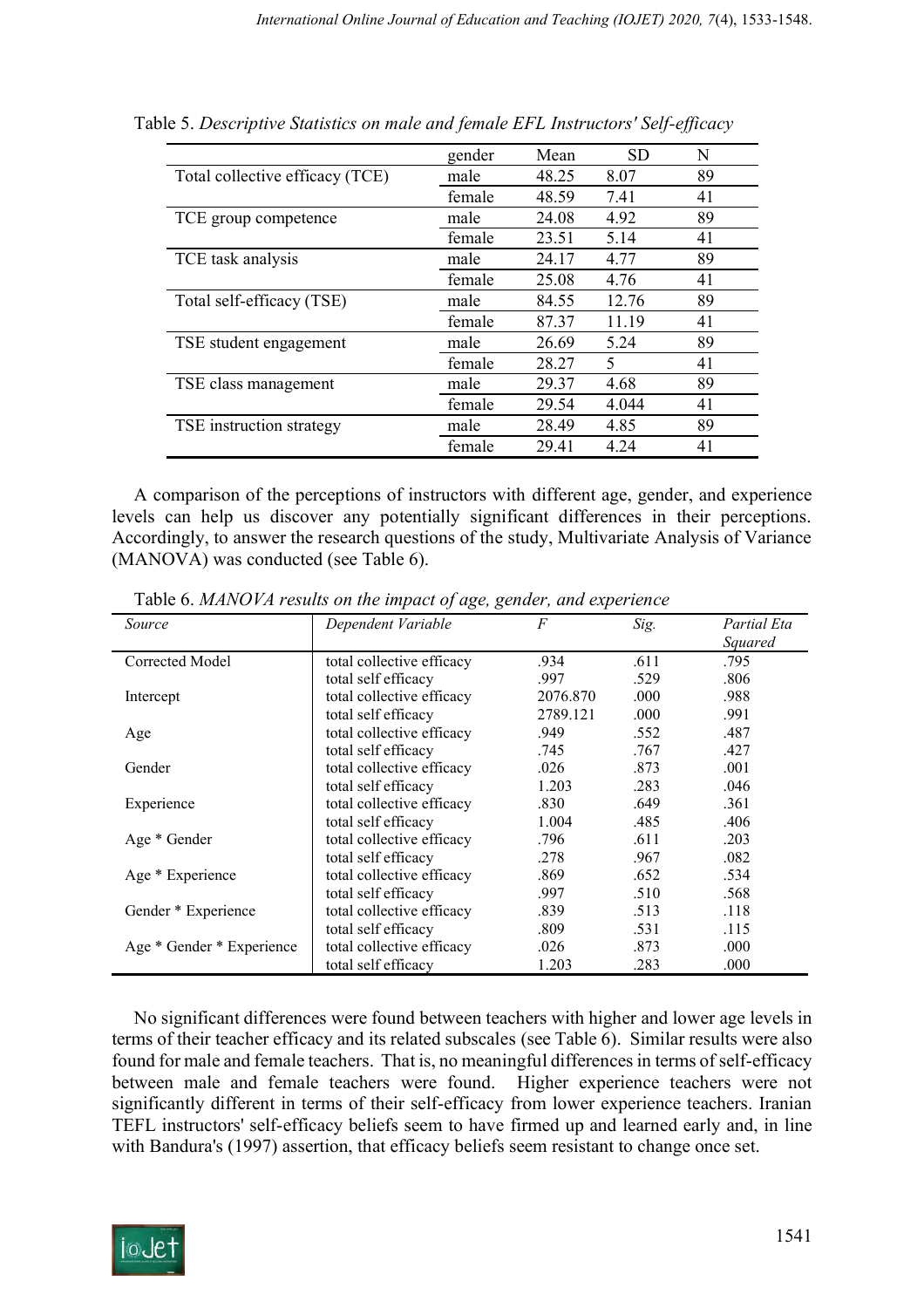Furthermore, potential patterns of interaction between each of the independent variables were also examined. However, no significant interactions were identified between age level and gender on the one hand, and between age level and experience on the other. Similarly, no meaningful interactions were found between gender and level of experience. Multiple interactions between age, experience, and gender were not found either**.** 

As for the role of gender, reviewing the related literature suggested higher probability of greater teacher self-efficacy and collective teacher efficacy among male teachers. Nonetheless, contrary to our expectations, this was rejected, nor did we find significant differences between subscales of teacher self-efficacy and collective teacher efficacy. Lack of significant differences between male and female instructors' perceptions of efficacy for student engagement or classroom management goes against Chen and Thompson's (2003) study which showed Taiwanese female university instructors made more attempts to involve students in the classroom (having higher efficacy for student engagement), and male university instructors had a greater tendency to employ personalization in their classes (having higher efficacy for classroom management). Iranian female instructors of TEFL had more or less similar levels of efficacy as their male counterparts. This can refer to growth in both sex's professional knowledge and in their commitment to teaching and increasing their competence. This finding might challenge the view that with a growth in female student body in higher education, we might in the future be moving towards EFL contexts which undergo a process of feminization (Statham, Richardson & Cook, 1991, cited in Chen & Thompson, 2003). It should be noted, however, that this trend might not be the case in Iranian universities as at present a considerable proportion of Iranian EFL instructor population is male. However, it can be the case in the near future.

A significant difference between high and low experience instructors was expected in the second question as we hypothesized that one who remains in teaching must own higher teacher efficacy levels compared to those who quit teaching during their first few years of instruction. Accordingly, those remaining in the teaching profession can boost their perceptions of efficacy as a result of greater levels of mastery experiences. However, no such significant difference was observed. This finding corroborates studies which show a non-linear relationship between teacher efficacy and experience (e.g., Klassen & Chiu, 2010; Ross, Cousins, & Gadalla, 1996; Ghaith & Yaghi, 1997, Wolters & Daugherty, 2007) where teacher efficacy first "rises until mid-career and then drops" (Klassen & Chiu, 2010, p.186).

As for the third research question, contrary to our expectations, no significant difference was found between higher age and lower age EFL instructors with respect to their teacher efficacy and collective teacher efficacy and their respective subscales. The results do not support Bandura's physiological and emotional arousal as one of the sources of efficacy beliefs. Physiological and emotional states are instrumental in people's judgment of their capabilities Stress and tension are usually interpreted as signs of reactions to poor performance. We assumed that the older one gets the manner in which affective states are interpreted and perceived would change. However, the results of the study do not support this hypothesis when it comes to EFL instructors' perceptions of their teaching efficacy. Less is known, however, about age and teacher efficacy perceptions. Our findings that efficacy beliefs of experienced teachers do not easily change once established may explain that efficacy did go down with teaching experience and this is reflected in Woolfolk Hoy & Bruke Spero's study (2005).

Given the above findings, the answer to the three questions of the study is negative. Therefore, age level, experience level, and gender differences do not significantly affect the participants' perceptions of teacher self-efficacy and collective teacher efficacy.

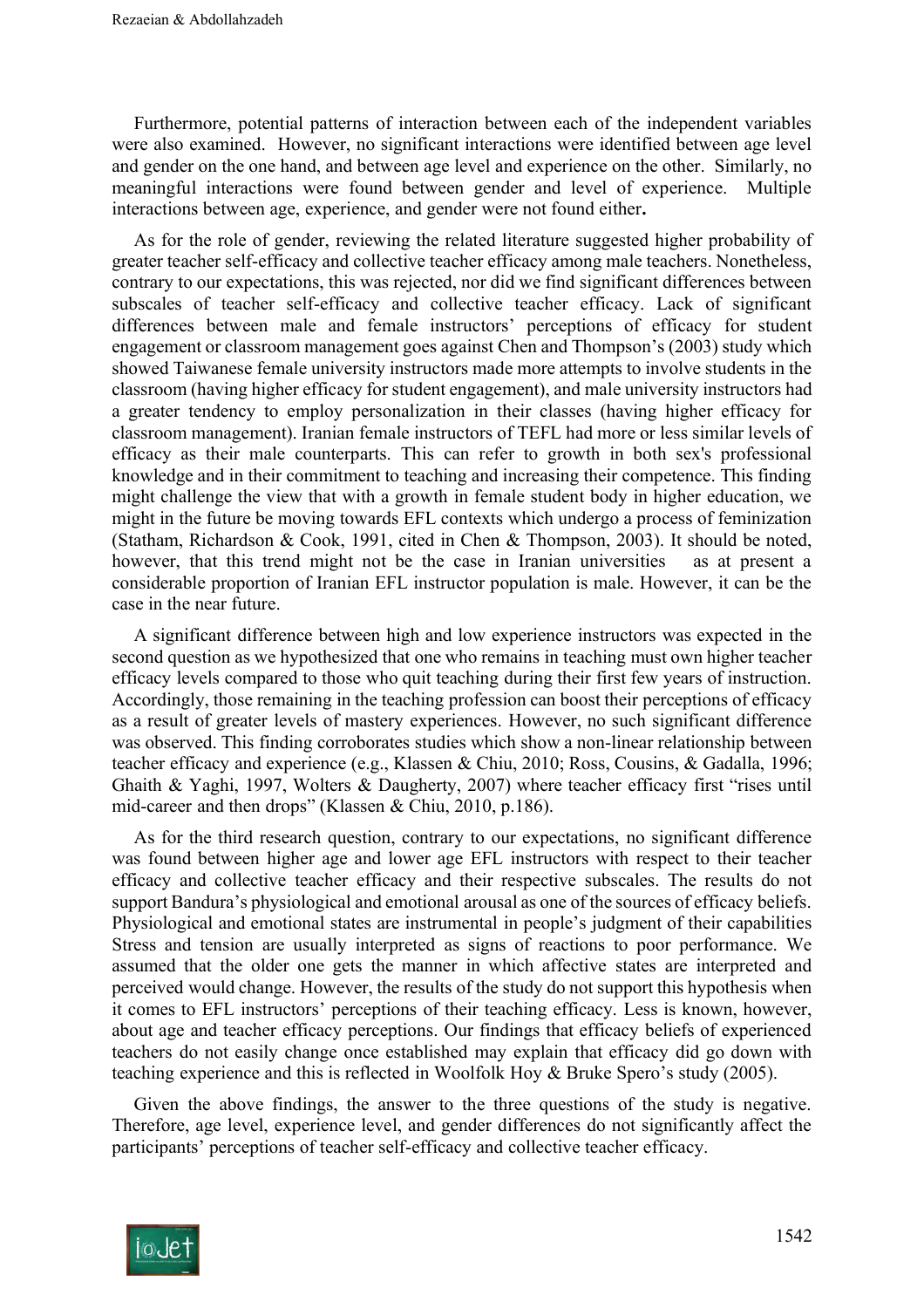### **5. Conclusion**

The main purpose of this study was to examine the role of the oft-cited variables of age, gender, and teaching experience and their impact on the teachers' perceptions of efficacy in the EFL context of Iran. This study was limited to the ELT instructors' perception following Bandura (1997) who repeatedly put emphasis on the context-specificity of this construct.

The results of this study revealed that gender, age, and experience do not significantly affect one's perception of teacher self-efficacy, collective teacher efficacy or their respective subscales. Interestingly, gender effects in the literature on TSE are mixed. While Ross et al. (1996) found male teachers have a higher teacher self-efficacy, Coladarci (1992) found female teachers to be higher in it. Similarly, females reported higher teacher efficacy than males (Greenwood, Olejnick & Parkay, 1990; Lee, Buck & Midgley, 1992; Raudenbush et al., 1992), possibly because teaching is considered a female occupation (Apple & Jungck, 1992), but Malmberg et al. (2014) found no gender differences. The results challenge some previous research that female teachers generally illustrate a higher level of teacher self-efficacy (Apple & Jungck, 1990), but male teachers report higher classroom management efficacy (Klassen & Chiu, 2010). Klassen and Chiu (2010) showed that female teachers tend to report lower TSE in cases of high workload stress and stress with student behavior. These contradictory results may indicate that teacher efficacy is greatly influenced by contextual and cultural factors. Further, similar to Pas et al. (2012), work experience and academic level had no influence on teacher self-efficacy

We can speculate that efficacy beliefs are shaped in one's mind regardless of age, gender or experience. Efficacy is a future-oriented judgment that deals with perception not actual competence. (Tschannen-Moran and Wolfolk Hoy, 2001). Naturally people overestimate or underestimate their actual capabilities, and these estimations consequently affect one's persuasion strategies and attempt to pursue their actions. This might imply that efficacy might be subject to other personal characteristics (e.g. personality type) beyond the variables of this study. This needs to be established in future research.

Further, our understanding of self-efficacy beliefs of teachers may be incomplete without accounting for environmental effects because, as explained, self-efficacy beliefs play a fundamental role embedded within an environment, and the social context of teaching cannot be ignored if teaching tasks are to be effective. In general, it is difficult to describe how such beliefs are shaped and sustained during the teaching career. On the other hand, as observed in this study, teachers' self-efficacy beliefs, once set, are stable. Hence, teacher educators and school leaders need to provide the kinds of supports for pre-service and novice teachers that would result in the development of stronger and more resilient teacher efficacy perceptions. Future studies can focus on observations of instructor' classes, focusing on gender and experience of the instructors for the probable under/overestimations of efficacy perceptions.

In future, professional development programs can be developed to emphasize the awareness of efficacy beliefs among English teachers. Teacher training programs have shown to positively augment teacher's awareness of their potential inefficacies and a higher level of teacher self-efficacy (Kazempour & Sadler, 2015).

Reflection on efficacious teachers' expected standards and capacities could develop our understanding of teacher efficacy in EFL education. To determine the physiological and emotional arousal influences on teacher efficacy during the period of teachers' professional lives, longitudinal studies should follow. The results of this study were mainly based on teachers' rating of their perceptions on two questionnaires. Further triangulation studies

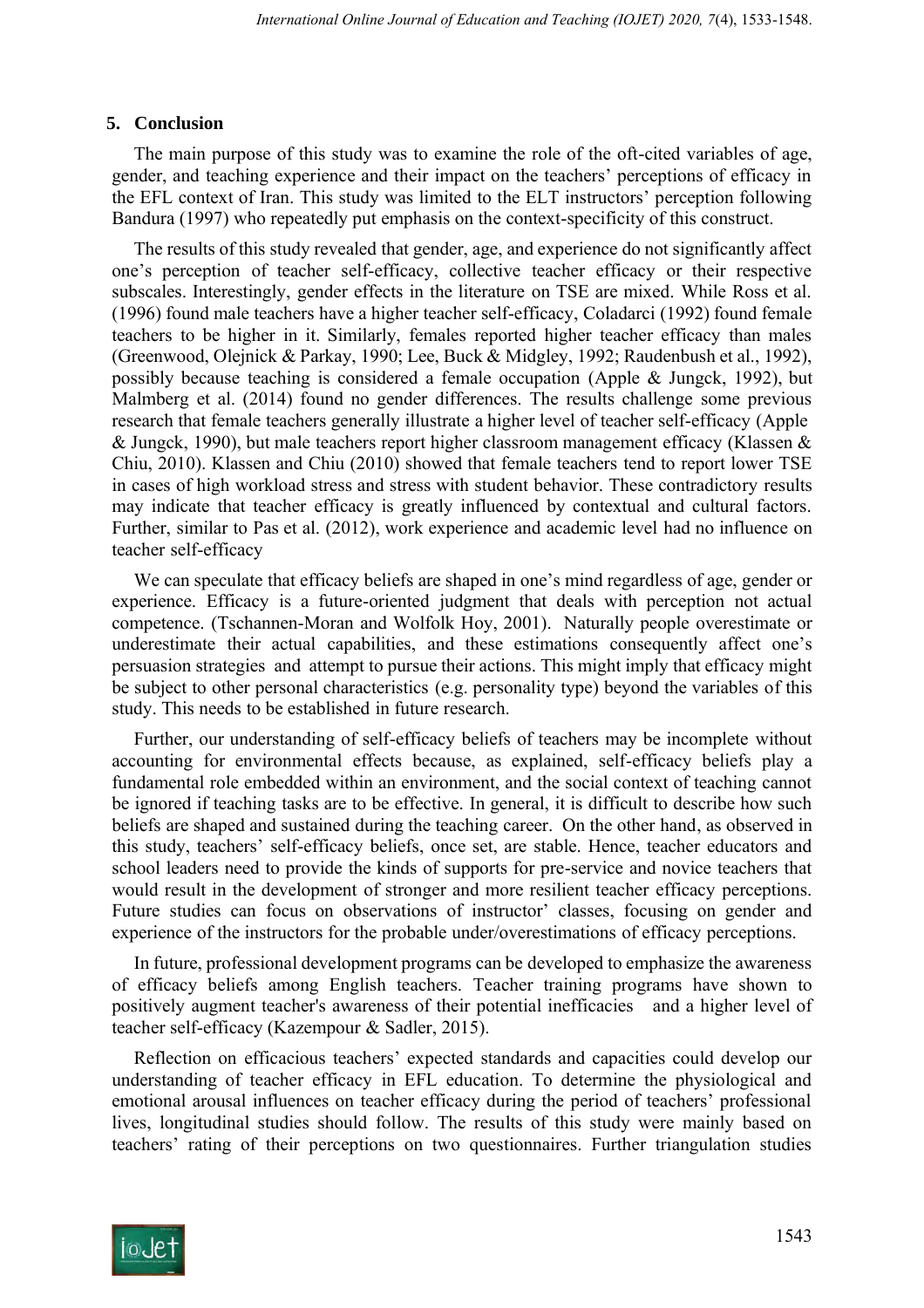employing interviews, diaries, and/or journals can determine more specifically what factors influence teachers' performances rooted in their perceptions of efficacy.

# **6. Conflict of Interest**

The authors declare that there is no conflict of interest.

#### **7. Ethics Committee Approval**

The authors confirm that the study does not need ethics committee approval according to the research integrity rules in their country.

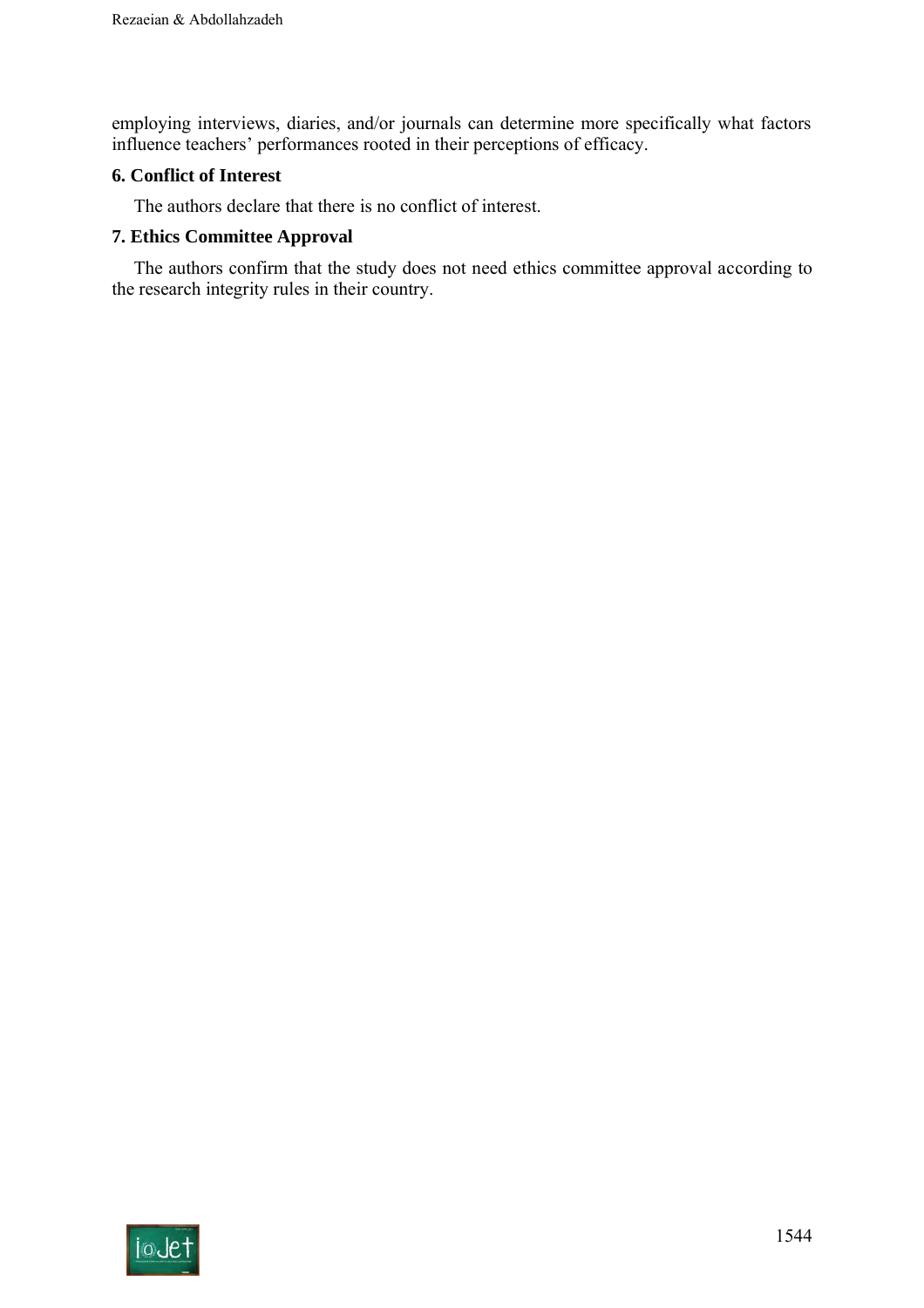# **References**

- Apple, M., & Jungck, S. (1992). You don't have to be a teacher to teach this unit: Teaching, technology and control in the classroom. In A. Hargreaves, & M. Fullan (Eds.), Understanding teacher development (pp. 20-42). New York, NY: Teachers College Press.
- Anderson, R. N., Greene, M. L.; & Loewen, P. S. )1988(. Relationships among teachers' and students' thinking skills, sense of efficacy, and student achievement. *Alberta Journal of Educational Research*, *34*(2), 148-165.
- Armor, David., Conroy-Oseguera, Patricia., Cox, Milicent ., King, Nicelma., McDonnell, Lorraine McDonnell., Pascal, Anthony., Pauly, Edward., and Zellman, Gail. (1976). Analysis of the school preferred reading programs in selected Los Angeles minority schools (Report No. R-2007-LAUSD). Santa Monica, CA: Rand Corporation. ERIC Document Reproduction Service No.130 243.
- Bandura, A. (1993). Perceived self-efficacy in cognitive development and functioning. *Educational Psychologist, 28*(2), 117–148.
- Bandura, A. (Ed.). (1995). *Self-efficacy in changing societies*. New York, NY, US: Cambridge University Press.
- Bandura, A. (1997). *Self-efficacy: The exercise of control*. New York: Freeman.
- Betz, N. E., & Hackett, G. 1981. The relationship of mathematics self-efficacy expectations to the selection of science-based college majors. *Journal of Vocational Behavior*, 23, 329- 345.
- [Blau,](http://www.nber.org/people/francine_blau) F.D. & Kahn, L. M. (2000). Gender differences in pay. *Journal of Economic Perspectives, 14*(4), 75-99.
- Bong, M. & Skaalvik, E. M. (2003). Academic self-concept and self-efficacy: How different are they really? *Educational Psychology Review*, *15*(1), 22-64.
- Canada, K. & Pringle, R. (1995). The role of gender in college classroom interactions: A social context approach. *Sociology of Education, 68*(3), 161-186.
- Chacón, C.T. (2005). Teachers' perceived efficacy among English as a foreign language teacher in middle schools in Venezuela. *Teaching and Teacher Education, 21*(3), 257- 272.
- Chen, Yi-Hsin., & Thompson, M. S. (2003). Relations among teacher expectancies, student perceptions of teacher oral feedback, and student self-Concept: An empirical study in Taiwanese elementary schools.
- Coladarci, T. (1992). Teachers' sense of efficacy and commitment to teaching. *The Journal of Experimental Education, 60*(4), 323-337.
- Eells, Rachel Jean, "Meta-Analysis of the Relationship Between Collective Teacher Efficacy and Student Achievement" (2011). Dissertation retrieved January, 2018 from . [https://ecommons.luc.edu/luc\\_diss/133](https://ecommons.luc.edu/luc_diss/133)
- Evans, E., & Tribble, M. (1986). Perceived teaching problems, self-efficacy, and commitment to teaching among preservice teachers. Journal of Educational Research, 80(2), 81-85.
- Ghaith, G., & Yaghi, H. (1997). Relationships among experience, teacher efficacy, and attitudes toward the implementation of instructional innovation . *Teaching and Teacher Education*, 13, 451–458.

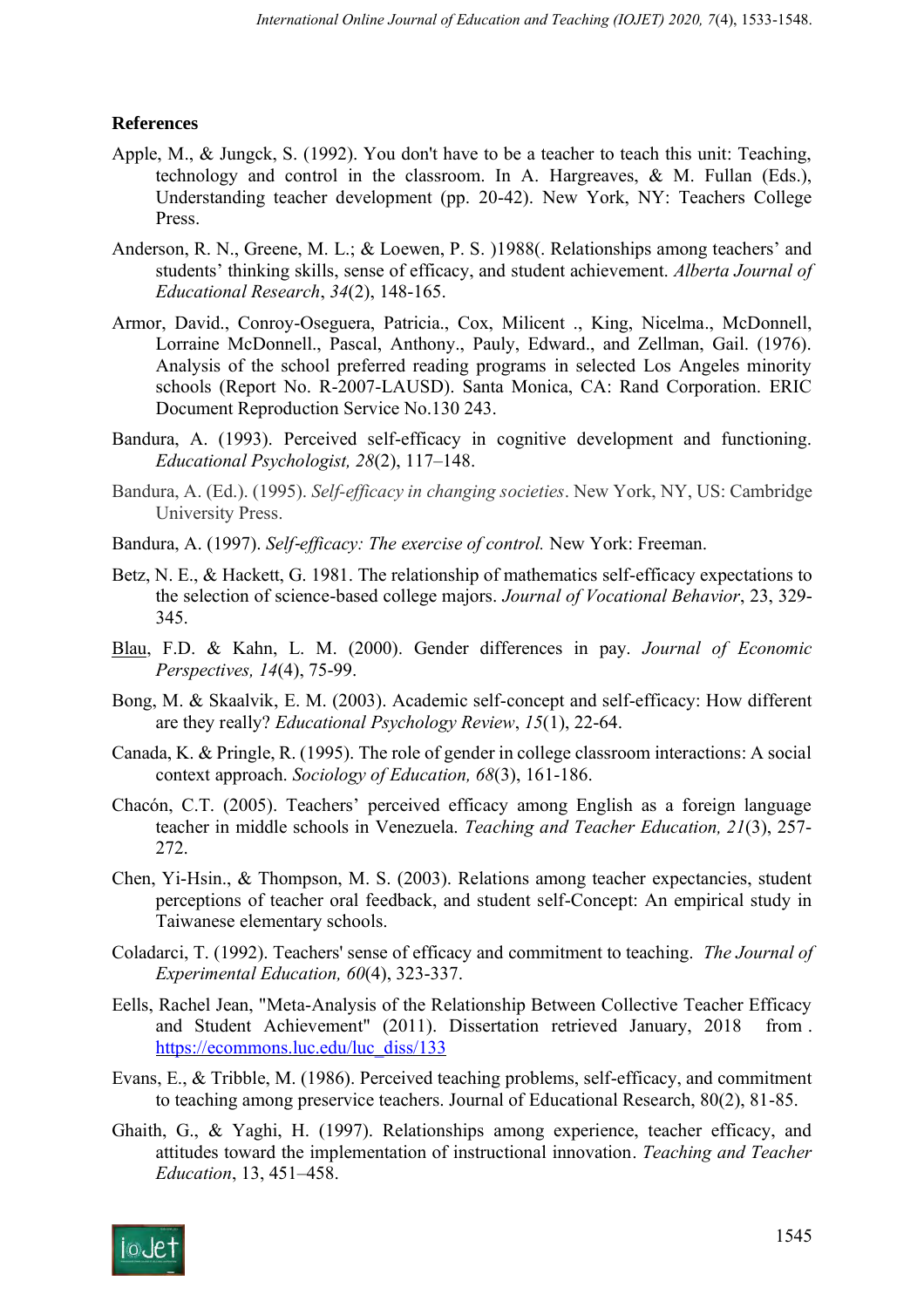- Ghanizadeh, A., & Moafian, F. (2009). The relationship between Iranian EFL teachers' sense of self- efficacy and their pedagogical success in language institutes. *An international Journal of Educational Technology and Applied Linguistics.*
- Gibson, S., & Dembo, M. H. (1984). Teacher efficacy: A construct validation. *Journal of Educational Psychology, 76*(4), 569-582.
- Goddard, R. D.; Hoy, Wayne.K.; & Woolfolk Hoy, Anita. 2004. "Collective efficacy beliefs: Theoretical developments, empirical evidence, and future directions". *Educational Researcher, 33(3),* 3–13.
- Goddard, Roger. D. & Goddard. Yvonne. L. (2001)*.* [A multilevel analysis of the relationship](http://www.sciencedirect.com/science?_ob=ArticleURL&_udi=B6VD8-444DY27-4&_user=10&_coverDate=10%2F31%2F2001&_alid=76)  [between teacher and collective efficacy in urban schools](http://www.sciencedirect.com/science?_ob=ArticleURL&_udi=B6VD8-444DY27-4&_user=10&_coverDate=10%2F31%2F2001&_alid=76)*. Teaching and Teacher Education*, *17(7*), 807-818.
- Goddard, R. D. (2002). Collective efficacy and school organization: A multilevel analysis of teacher influence in schools. *Theory and Research in Educational Administration*, *1*, 169–184.
- Goker, S. D. (2005). Impact of peer coaching on self-efficacy and instructional skills in TEFL teacher education. *System, 34(2),* 239-254.
- Greenwood, G., Olejnik, S., & Parkay, F. (1990). Relationships between four teacher efficacy belief patterns and selected teacher characteristics. Journal of Research and Development Education, 23(2), 102-107.
- Henson, Robin. K. (2001). Teacher self-efficacy: Substantive implications and measurement dilemmas. *Paper presented at the annual meeting of the Educational Research Exchange, Texas*.
- Kazempour, & Sadler, T. D. (2015). Pre-service teachers' science beliefs, attitudes, and selfefficacy: A multi-case study. *Teaching Education*, *26*, 247–271. <https://doi.org/10.1080/10476210.2014.996743>
- Klassen, R. M., & Chiu, M. M. (2010). Effects on teachers' self-efficacy and job satisfaction: teacher gender, years of experience, and job stress. Journal of Educational Psychology, 102(3), 741–756.
- Klassen, R. M., Tze, V. M. C., Betts, S. M., & Gordon, K. A. (2010). Teacher efficacy research 1998–2009: signs of progress or unfulfilled promise? Educational Psychology Review, 23(1), 1–23.
- Kleinsasser, R. C. (2014). Teacher efficacy in Teaching and Teacher Education. *Teaching and Teacher Education* 44, 168-179.
- Lee, M., Buck, R., & Midgley, C. (1992). The organizational context of personal teaching efficacy. Paper presented at the annual meeting of the American Educational Research Association, San Francisco, CA.
- Lesha, J. (2017). Teachers' self-efficacy beliefs: The relationship between teachers' age and instructional strategies, classroom management and student engagement. *European Journal of Social Sciences Studies*, 2(5), 217-226. <http://doi.org/10.5281/zenodo.1059115>
- MA, K., & Cavanagh, M. S. (2018). Classroom Ready? Pre-Service Teachers' Self-Efficacy for Their First Professional Experience Placement. *Australian Journal of Teacher Education, 43*(7).

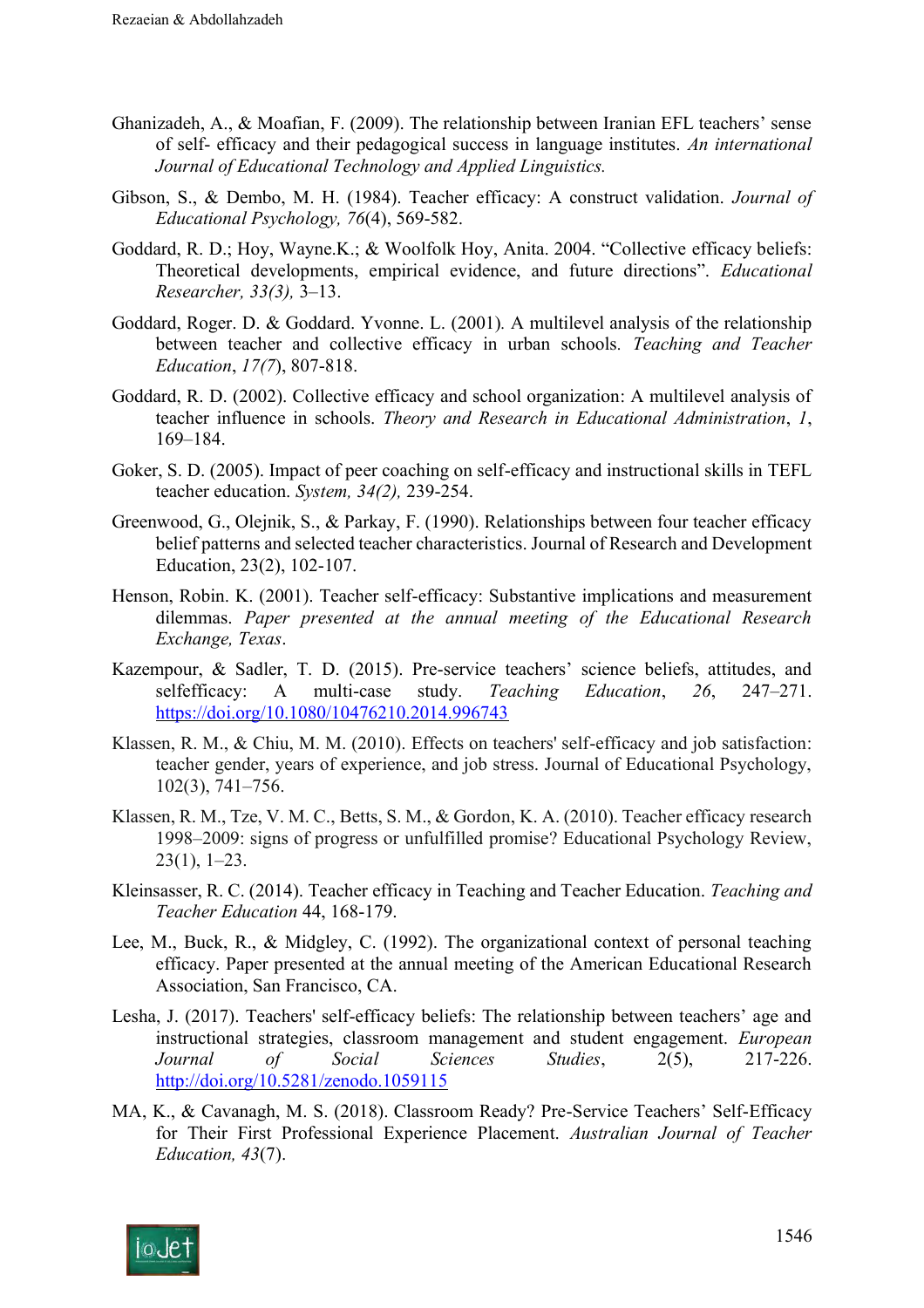- Midgley, Carol., Feldlaufer, Harriet., & Eccles, Jacquelynne S. (1989). Change in teacher efficacy and student self- and task-related beliefs in mathematics during the transition to junior high school. *Journal of Educational Psychology*, 81, 247-258.
- Oettingen, G. (1995). Cross-cultural perspectives on self-efficacy. In A. Bandura (Ed.), *Selfefficacy in changing societies* (pp. 149-176). New York, NY, US: Cambridge University Press.
- Pas, E. T., Bradshaw, C. P., & Hershfeldt, P. a. (2012). Teacher- and school-level predictors of teacher efficacy and burnout: Identifying potential areas for support. *Journal of School Psychology, 50*(1), 129-145.
- Pigge, Fred. L., & Marso, Ronald. N. (1994). Outstanding teachers' sense of efficacy at four stages of career development. *The Teacher Educator, 29,* 35–42.
- Ross, J. A., Cousins, J.B. & Gadalla, T. (1996). Within-teacher predictors of teacher efficacy. *Teaching and Teacher Education*, *12*(4), 385-400.
- Raudenbush, S., Rowan, B., & Cheong, Y. (1992). Contextual effects on the self-perceived efficacy of high school teachers. *Sociology of Education*, 65, 150-167.
- Ross, J. A., Cousins, J. B., & Gadalla, T. (1996). Within-teacher predictors of teacher efficacy. *Teaching and Teacher Education*, 12, 385–400.
- Rushton, Stephen. P. (2000). Student teacher efficacy in inner-city schools. *The Urban Review*, 32, 365-383.
- Ryan, Harry. D. (2007). An examination of the relationship between teacher efficacy and teachers' perceptions of their principles' leadership behavior*.* Retrieved November, 10, 2007 from [http://proquest.umi.com/pqdweb?did=967227431&sid=6&Fmt=2&clientId=42454&R](http://proquest.umi.com/pqdweb?did=967227431&sid=6&Fmt=2&clientId=42454&RQT=312&VName=PQD) [QT=312&VName=PQD](http://proquest.umi.com/pqdweb?did=967227431&sid=6&Fmt=2&clientId=42454&RQT=312&VName=PQD)
- Silvia, P. J. (2003). Self-efficacy and interest: Experimental studies of optimal incompetence. *Journal of Vocational Behavior,* 62, 237-249.
- Siwatu, Kamau. Oginga. (2005). Exploring the factors that influence preservice teachers' culturally responsive teaching self-efficacy and outcome expectancy beliefs. Retrieved February,  $25$ ,  $2008$  from: [http://proquest.umi.com/pqdweb?did=932380431&sid=6&Fmt=2&clientId=46414&R](http://proquest.umi.com/pqdweb?did=932380431&sid=6&Fmt=2&clientId=46414&RQT=309&VName=PQD) [QT=309&VName=PQD](http://proquest.umi.com/pqdweb?did=932380431&sid=6&Fmt=2&clientId=46414&RQT=309&VName=PQD)
- Smits, C., & Bosscher, R, R. (1998). *Predictors of self-efficacy and mastery. Autonomy and well-being in the aging population*. Amsterdam, Netherlands: VU University.
- Tschannen-Moran, M.; Woolfolk Hoy, A. & Hoy, W. K. (1998). Teacher efficacy: Its meaning and measure. *Review of Educational Research,* 68*,* 202-248.
- Tschannen-Moran, Megan. & Woofolk Hoy (2001). Teacher efficacy: Capturing an elusive construct. *Teaching and Teacher Education*, *17(7),* 783-805.
- Tschannen-Moran, M. & Woolfolk Hoy, A. (2007). The differential antecedents of selfefficacy beliefs of novice and experienced teachers. *Teaching and Teacher Education, 23 (6),* 944-956.
- Vieluf, S, Kunter, M, & van de Vijver, F. J. R., (2013) Teacher self-efficacy in cross-national perspective. *Teaching and Teacher Education*, 35, 92-103.